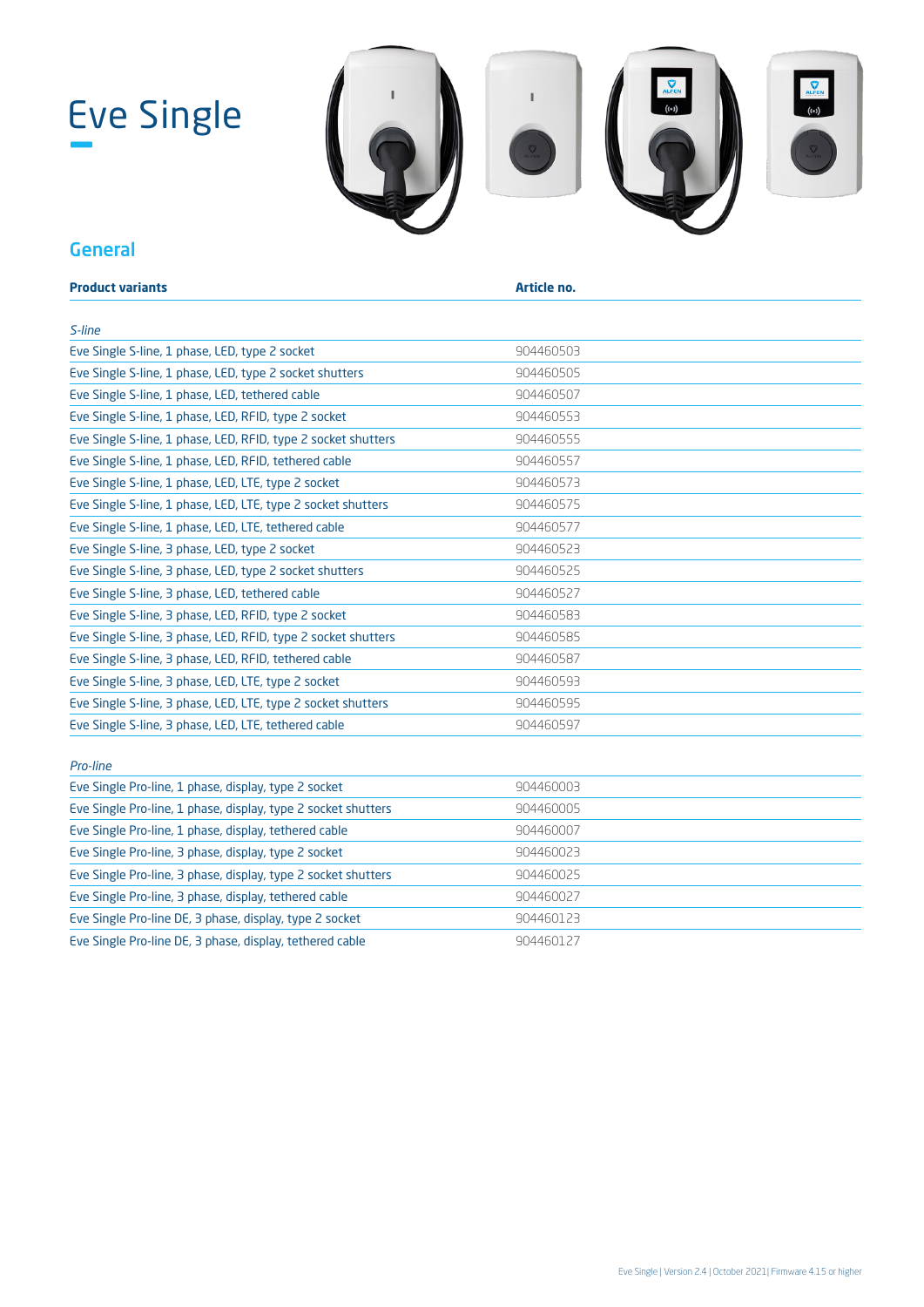

### Specifications of Eve Single product lines

| <b>Specification</b>                      | S-line            | <b>Pro-line</b>          | <b>Pro-line DE</b>                         |
|-------------------------------------------|-------------------|--------------------------|--------------------------------------------|
| 1 phase                                   | V                 | J                        |                                            |
| 3 phase                                   | V                 | ຟ                        |                                            |
| NFC card reader                           | Optional*         | V                        |                                            |
| <b>RGB Status LED</b>                     | V                 | $\overline{\phantom{0}}$ |                                            |
| <b>Display</b>                            |                   | V                        | v                                          |
| Mobile network communication              | Optional*         | v                        |                                            |
| Ethernet/LAN dedicated network connection | V                 | V                        | v                                          |
| <b>Energy meter</b>                       | MID certified     | MID certified            | MID certified,<br>encrypted data transport |
| Eichrecht support                         |                   |                          | V                                          |
| Residual Current Device (RCD) onboard     |                   |                          |                                            |
| Max. 6mA DC detection                     | V                 | V                        | J                                          |
| Short-circuit protection onboard          |                   |                          |                                            |
| Support for E-socket                      | $\mathbf{V}^{**}$ | $\mathbf{V}^{**}$        |                                            |
| Giro-e Support                            |                   |                          |                                            |
| Socket Type 2                             | V                 | V                        | V                                          |
| Socket Type 2 with shutters               | J                 | J                        |                                            |
| <b>Tethered cable</b>                     |                   |                          |                                            |

#### **REMARKS**

\* Optional features are mutually exclusive.

\*\* e-Socket support is only available on shutter socket variants.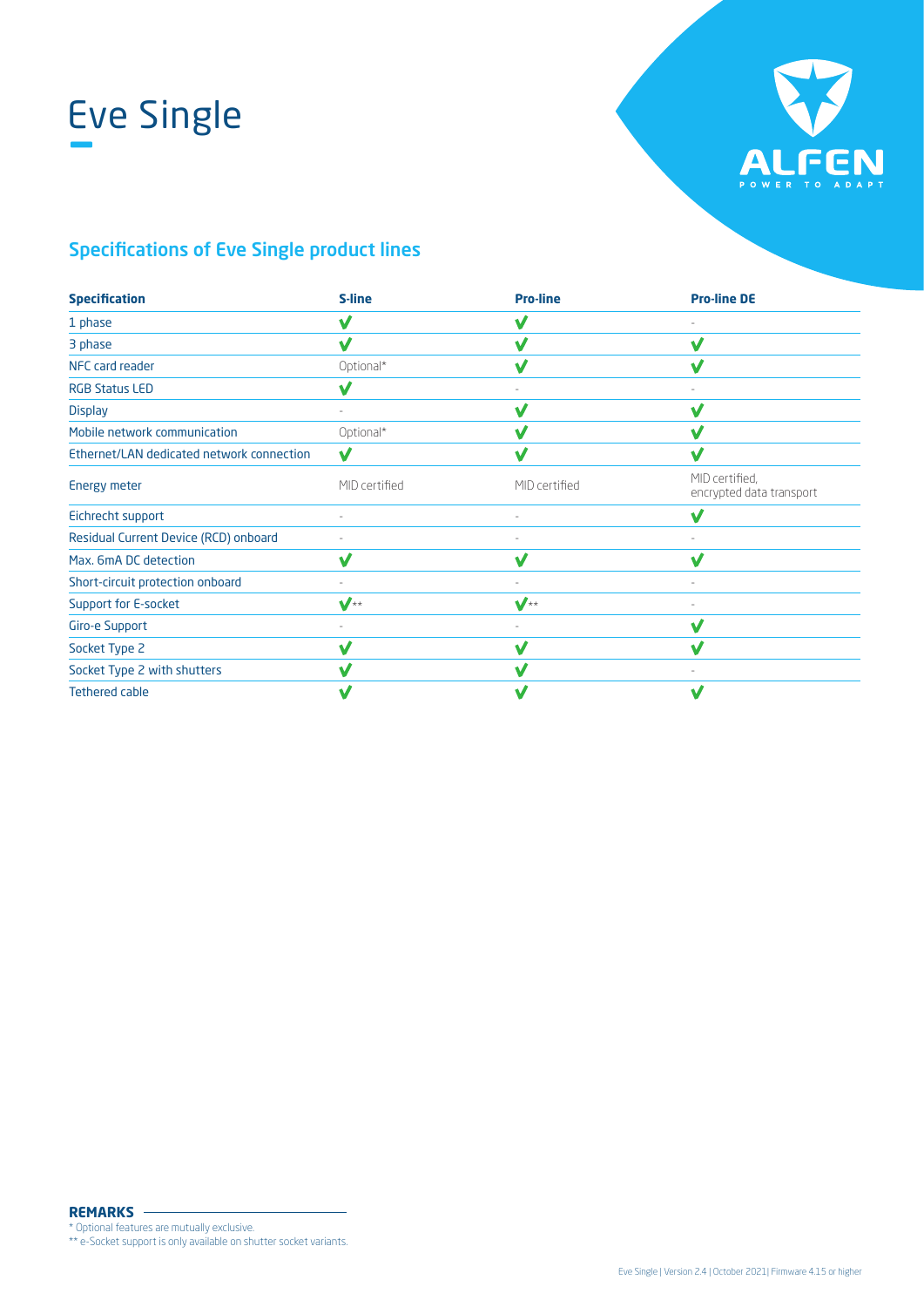

## General product specifications

| Number of outlets                | 1                                                                   |  |
|----------------------------------|---------------------------------------------------------------------|--|
| Types of outlets                 | Tethered cable, with plug in accordance with                        |  |
|                                  | • SAE J1772 Type 1 or                                               |  |
|                                  | • IEC 62196 Type 2 (cable holder integrated in product)             |  |
|                                  | Type 2 socket, in accordance with IEC62196-2                        |  |
|                                  | Type 2 socket shutters, in accordance with IEC62196-2, ed. 2        |  |
| <b>Authentication methods</b>    | Plug & Charge                                                       |  |
|                                  | RFID charge card (Pro-line or selected S-line models only)          |  |
|                                  | Girocard (Pro-line DE)                                              |  |
|                                  | Central system                                                      |  |
|                                  | Third-party apps                                                    |  |
| <b>Status indication</b>         | S-line: RGB LED                                                     |  |
|                                  | Pro-line: Integrated in display                                     |  |
| Display (Pro-line models only)   | 3.5" TFT colour display                                             |  |
|                                  | Resolution: 320 x 240 pixels                                        |  |
| Supported power systems          | TN-S, TN-C-S, TT, IT*                                               |  |
| Nominal output voltage (+/- 10%) | 230V, 1-phase products                                              |  |
|                                  | 400V (3x230V), 3-phase products                                     |  |
| Maximum design current           | 1-phase products: 32A per phase                                     |  |
|                                  | S-line 3-phase: 16A per phase                                       |  |
|                                  | Pro-line 3-phase: 32A per phase                                     |  |
| Maximum design power             | 1-phase products: 7.4kW                                             |  |
|                                  | S-line 3-phase: 11kW                                                |  |
|                                  | Pro-line 3-phase: 22kW                                              |  |
| Cable diameters                  | Cable gland, clamping range for 14-25.5mm cable thickness           |  |
|                                  | Cable clamps on main switch, range:                                 |  |
|                                  | • 10mm <sup>2</sup> per wire: solid (VD) wire                       |  |
|                                  | • Max. 6mm <sup>2</sup> per wire: stranded (VDS) wire with ferrules |  |
| <b>Contactors</b>                | Per phase controllable relays                                       |  |
|                                  | Integrated per outlet, simultaneous activation of all phases        |  |
|                                  | Extra safety relay in series for emergency situations               |  |
| Overcurrent protection           | Integrated in firmware, overcurrent response scenarios:             |  |
|                                  | 105% after 1,000 seconds                                            |  |
|                                  | 110% after 100 seconds                                              |  |
|                                  | 120% after 10 seconds                                               |  |
|                                  | 150% after 2 seconds                                                |  |
| Residual current protection      | Integrated 6mA DC fault current detection                           |  |
|                                  | Response time: 0.1-10 seconds                                       |  |
| Available in- and outputs        | RJ45 (Ethernet/LAN)                                                 |  |
|                                  | RJ11 (Active Load Balancing)                                        |  |

**REMARKS**

\* Caution: not all vehicles support the IT system. In that case, or with 3-phase charging, an isolation transformer is required.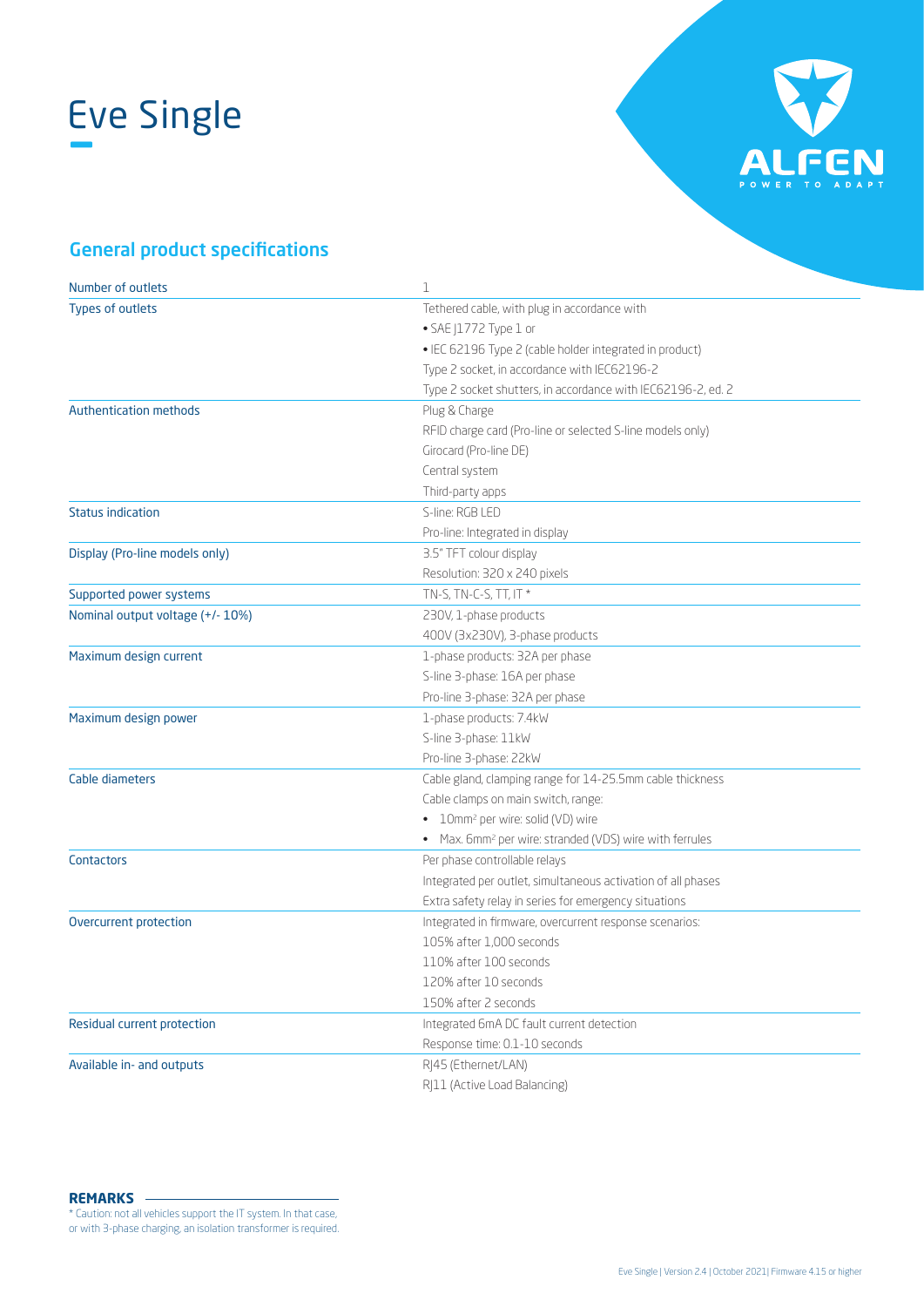

## Communication and protocols

| Controller                                                   | NG910                                                      |  |
|--------------------------------------------------------------|------------------------------------------------------------|--|
| Vehicle communication                                        | Mode 3 in accordance with IEC 61851-1 ed. 3 (2017)         |  |
|                                                              | ISO/IEC 14443A/B, 13.56 MHz                                |  |
| NFC card reader<br>(Pro-line or selected S-line models only) | MIFARE Classic 1K/4K, MIFARE Ultralight, DESFire (EV1/EV2) |  |
|                                                              | Maximum length: 7 bytes                                    |  |
|                                                              | GPRS 2G (Pro-line or selected S-line models only)          |  |
| Internet/networking possibilities                            | LTE Cat M1 4G (Pro-line or selected S-line models only)    |  |
|                                                              | Ethernet/LAN                                               |  |
| Supported mobile communication bands                         | 2G: EGPRS quad-band: 850 / 900 / 1800 / 1900 MHz           |  |
| (Pro-line or selected S-line models only)                    | 4G: LTE Cat M1 bands: 3, 8, 20                             |  |
|                                                              | OCPP 1.5 (ISON)                                            |  |
| <b>Communication protocol Central System</b>                 | OCPP 1.6 (ISON) 2nd edition, certified                     |  |
|                                                              | OCPP 2.0.1 (ISON)                                          |  |
|                                                              | <b>OCPP</b>                                                |  |
| Supported RJ45 protocols                                     | TCP/IP                                                     |  |
|                                                              | DSMR 4.0-4.2 and SMR5.0 (P1 port)                          |  |
| Supported R 11 protocols                                     | I/O for supporting external relay                          |  |
| Modbus (Master)                                              | TCP/IP                                                     |  |

## Cyber security

| SIM card                            | Mini SIM card (2G/4G)                                                |
|-------------------------------------|----------------------------------------------------------------------|
|                                     | APN username and password                                            |
| Central System authentication       | TLS 1.2 x509 2048/4096 bit root certificate                          |
| <b>EVSE</b> authentication          | HTTP Basic authentication, with TLS (recommended) or without TLS     |
| Remote console access (SSH, telnet) | Not supported                                                        |
| Diagnostic files                    | Encryption: AES 128 bit                                              |
| Firmware update files               | Encrypted and digitally signed                                       |
|                                     | Encryption: SHA256 hash (pkcs1/PSS padding with 2048 RSA key)        |
|                                     | Signature: RSA public key 2048 bit                                   |
| <b>EVSE Interal Flash</b>           | AES 128 bit (erased when read)                                       |
| Root certificate                    | Installed in the factory, update through signed UpdateFirmware file, |
|                                     | or remote via OCPP management system.                                |

## Available memory

| <b>Tokens</b>               | Local list: approx. 800 tokens (via the Backend)                   |
|-----------------------------|--------------------------------------------------------------------|
|                             | White list: approx. 1,200 tokens (local)                           |
| <b>Transaction database</b> | Approx. 1,500 transactions (of 4hrs with 15min Wh-metering values) |
| Logging for diagnostics     | Approx. 45,000 lines                                               |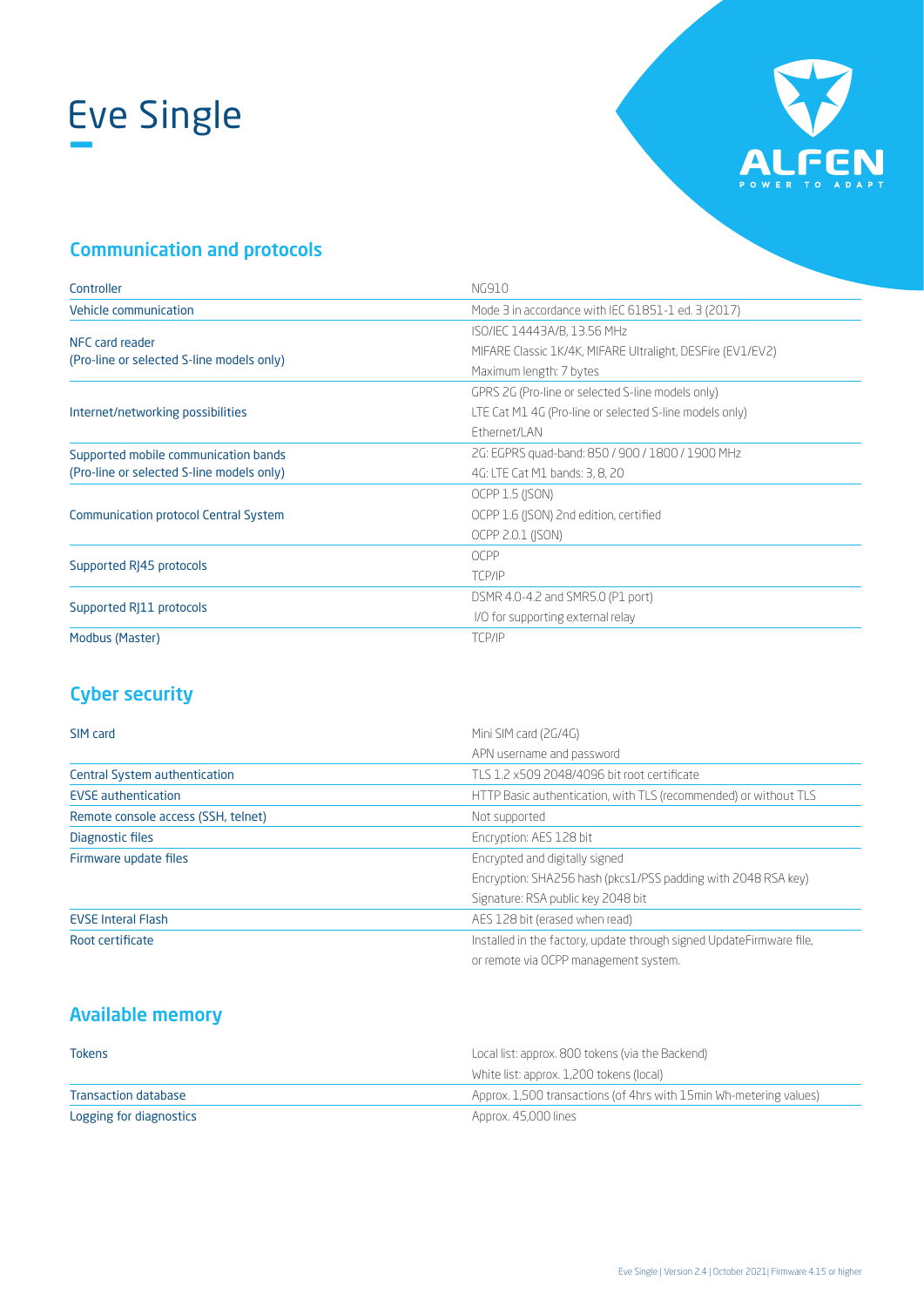

## Operating conditions

| Operating temperature             | -25°C… +40°C                       |
|-----------------------------------|------------------------------------|
| Relative atmospheric humidity     | $5 - 95%$                          |
| <b>Electrical safety class</b>    | Class I                            |
| Degree of protection (casing)     | <b>IP55</b>                        |
| IK protection (mechanical impact) | <b>IK10</b>                        |
| Stand-by power consumption        | S-line 1-phase: approx. 3.5 - 3.8W |
|                                   | S-line 3-phase: approx. 3.9 - 4.1W |
|                                   | Pro-line: approx. $3.9 - 4.1W$     |
|                                   | Pro-line DE: approx 5.1W           |

### Casing

| <b>Type</b>                           | Wall-mounted unit                                                      |                                |  |
|---------------------------------------|------------------------------------------------------------------------|--------------------------------|--|
| Mounting options                      | Wall mounting or mounting post (accessory)                             |                                |  |
| <b>Material</b>                       | Polycarbonate, UV resistant and flame retardant                        |                                |  |
| Colour                                | RAL9016 (Traffic White): front side<br>RAL 7043 (Traffic Grey B): rear |                                |  |
| Locking                               | Torx T20 screws                                                        |                                |  |
| Dimensions ( $H \times W \times D$ )  | S-line/Pro-line                                                        | Pro-line DE                    |  |
| Casing                                |                                                                        |                                |  |
| Models with socket                    | $373 \times 242 \times 138$ mm                                         | $373 \times 242 \times 181$ mm |  |
| Models with cable holder              | 373 x 242 x 173mm                                                      | $373 \times 242 \times 216$ mm |  |
| Packaging                             |                                                                        |                                |  |
| Models with socket                    | 470 x 320 x 250mm                                                      | $470 \times 320 \times 290$ mm |  |
| Models with cable holder, incl. cable | 470 x 320 x 370mm                                                      | 470 x 320 x 410mm              |  |
| Weight                                | S-line/Pro-line                                                        | Pro-line DE                    |  |
| Casing                                | Approx. 4 kg                                                           | Approx. 4.5 kg                 |  |
| Total, incl. packaging                | Approx. 4.5 kg                                                         | Approx. 5 kg                   |  |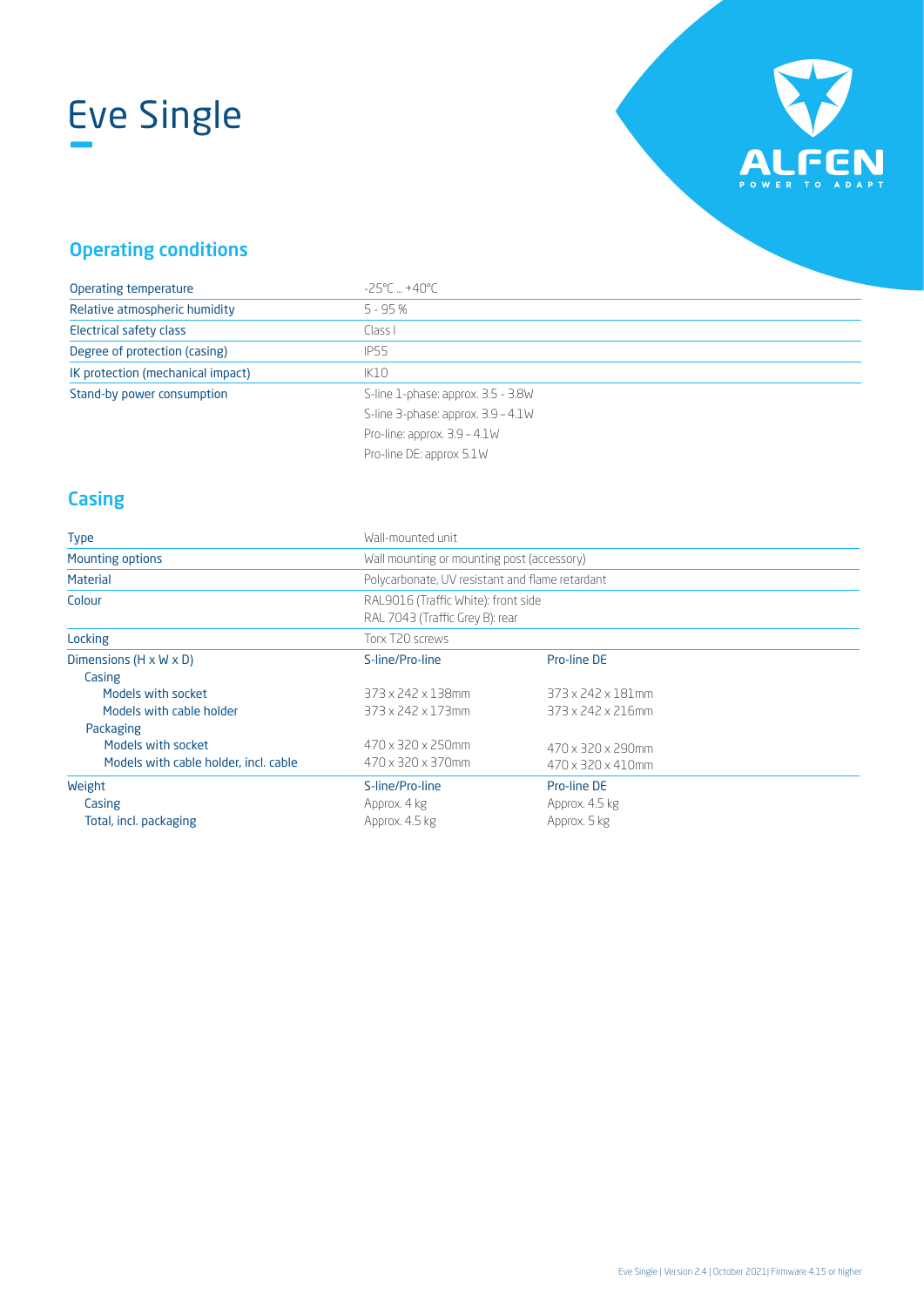



### Installation instructions

| Input: minimal recommended cable diameters<br>(based on assumed max. 50m cable length) | 1-phase 3.7kW charging, 16A per phase: $3 \times 4$ mm <sup>2</sup><br>3-phase 11kW charging, 16A per phase: 5 x 4 mm <sup>2</sup><br>1-phase 7.4kW charging, 32A per phase: $3 \times 6$ mm <sup>2</sup><br>3-phase 22kW charging, 32A per phase: 5 x 6 mm <sup>2</sup>                                                                                                                                   |  |
|----------------------------------------------------------------------------------------|------------------------------------------------------------------------------------------------------------------------------------------------------------------------------------------------------------------------------------------------------------------------------------------------------------------------------------------------------------------------------------------------------------|--|
| Short-circuit protection                                                               | With breaker circuits:<br>With fuses:<br>1-phase $16A$ (3.7kW): $1 \times 20A$ , 1P, type B or C<br>1-phase $16A(3.7kW): 1 \times 20A gG$<br>3-phase 16A (11kW): 1 x 20A, 3P, type B or C<br>3-phase 16A (11kW): 3 x 20A gG<br>1-phase 32A (7.4kW): 1. x 35A gG<br>1-phase 32A (7.4kW): $1 \times 40$ A, 1P, type B or C<br>3-phase 32A (22kW): 1 x 40A, 3P, type B or C<br>3-phase 32A (22kW): 3 x 35A gG |  |
| Residual current protection<br>(possibly i.c.w. circuit breakers)                      | Earth leakage circuit breakers: 30mA type A or B, 4P<br>3.7kW/11kW charging: minimum 20A<br>7.4kW/22kW charging: 40A                                                                                                                                                                                                                                                                                       |  |
| Nominal input voltage                                                                  | • $V_{L1,N}$ : 230V (+/-10%)<br>$\bullet$ V <sub>12-N</sub> : 230V (+/-10%)<br>$\bullet$ V <sub>13-N</sub> : 230V (+/-10%)<br>$\bullet$ V <sub>(1,12</sub> ; 400V (+/-10%)<br>$\bullet$ V <sub>1113</sub> : 400V (+/-10%)<br>$\bullet$ V <sub>12-13</sub> : 400V (+/-10%)<br>$\bullet$ $\bigvee_{\mathsf{PF-N}}$ $\approx$ OV                                                                              |  |
| Nominal frequency                                                                      | 50 Hz                                                                                                                                                                                                                                                                                                                                                                                                      |  |
| Grounding                                                                              | TN system: separate PE cable<br>TT system: separately installed grounding electrode<br>< 100 Ohm spreading resistance)<br>IT system: connected to a shared reference (common earth) with other metal parts                                                                                                                                                                                                 |  |

## External protection according to EV/ZE-Ready

#### IEC 61000-4-16 or IEC 61543

|                  | Level 3             |              | Level 4             |              |
|------------------|---------------------|--------------|---------------------|--------------|
| Frequency range  | Cont. test Vrms (V) | Current (mA) | Cont. test Vrms (V) | Current (mA) |
| 1 kHz - 1.5 kHz  |                     | b.b          |                     |              |
| 1,5 kHz - 15 kHz | 1-10                | 6,6-66       | $3 - 30$            | 20-200       |
| 15 kHz - 150 kHz |                     | bb           | 30                  | 200          |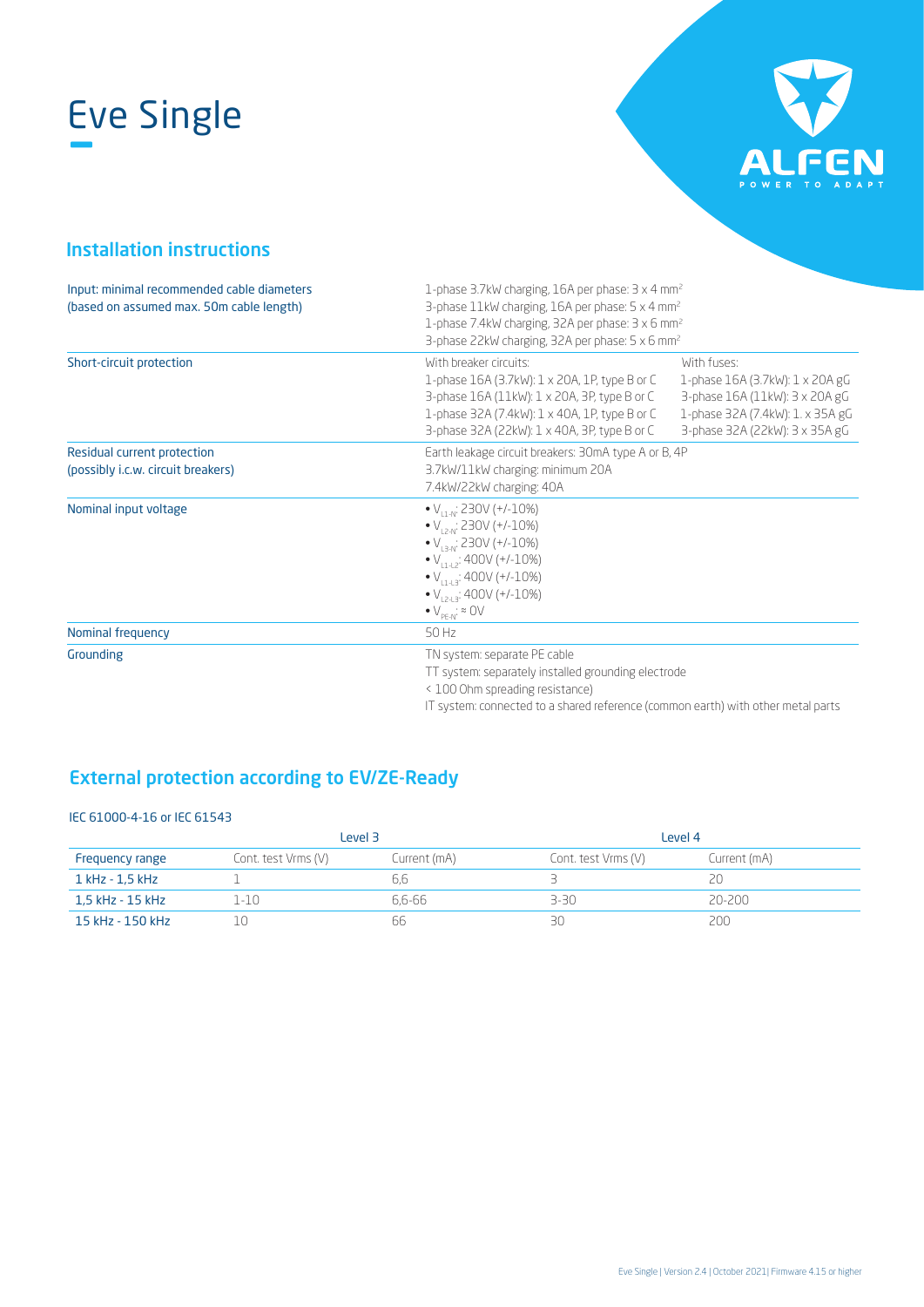

## Standard and selectable settings ex works

| <b>Description</b>                            | <b>Options</b>                                                                                                                     |  |
|-----------------------------------------------|------------------------------------------------------------------------------------------------------------------------------------|--|
| Authorisation                                 | Plug & Charge<br>RFID* (Pro-line or selected S-line models only)                                                                   |  |
| Maximum charging current                      | 16A<br>$32A*$                                                                                                                      |  |
| <b>Smart Charging</b>                         | Off<br>Active Load Balancing *<br>Smart Charging Network*                                                                          |  |
| Own logo in display (Pro-line models only)    | Off (Alfen logo)<br>On (your own logo)                                                                                             |  |
| Languages supported<br>(Pro-line models only) | English, Dutch, German, French, Spanish, Portuguese,<br>Italian, Norwegian, Swedish, Finnish, Polish                               |  |
| User availability if temporarily offline      | Accept all RFID passes<br>Only accept locally registered RFID cards<br>Charging not possible                                       |  |
| Response if plug is released on vehicle side  | Stop transactions and release the plug<br>Pause charging until cable plugged back in                                               |  |
| Selected management system                    | Stand alone<br>ICU Connect*<br>Other options*                                                                                      |  |
| Network communication options*                | 2G: GPRS (Pro-line or selected S-line models only)<br>4G: LTE-M (Pro-line or selected S-line models only)<br>UTP/LAN<br>Autodetect |  |
| <b>Payment Solutions</b>                      | Off<br>Giro-e ready* (Pro-line DE models only)                                                                                     |  |

**REMARKS**

The settings marked with a \* may result in additional costs when purchasing your charging station. The default settings are always mentioned first. For more information about the options, please contact your sales representative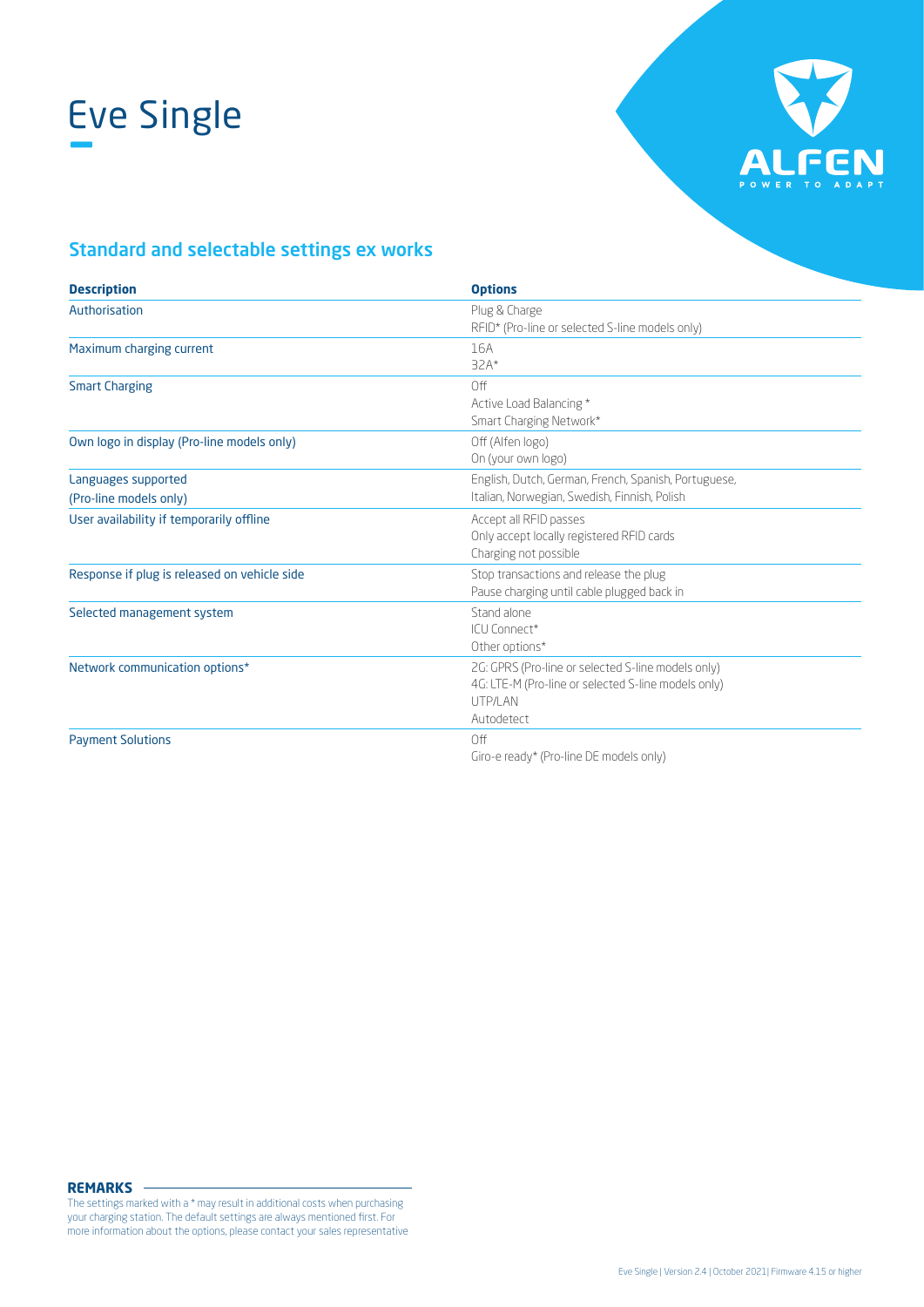

### OCPP specifications

Supported feature profiles and functionalities

|                                                                                                    | <b>OCPP 1.5</b> | <b>OCPP 1.6</b>          |
|----------------------------------------------------------------------------------------------------|-----------------|--------------------------|
| Core<br>(Transactions, Availability, remote control,<br>Authorization, Meter value, Data transfer) |                 |                          |
| <b>FirmwareManagement</b>                                                                          |                 |                          |
| Reservation                                                                                        |                 |                          |
| LocalAuthlistManagement                                                                            |                 |                          |
| RemoteTrigger                                                                                      |                 |                          |
| <b>SmartCharging</b>                                                                               | Ш               |                          |
| Security                                                                                           |                 |                          |
| Provisioning                                                                                       | ۰               |                          |
| <b>Tariff and Cost</b>                                                                             |                 |                          |
| ISO 15118 certificate management                                                                   |                 |                          |
| <b>Diagnostics</b>                                                                                 |                 |                          |
| <b>Display message</b>                                                                             |                 | $\overline{\phantom{a}}$ |

#### **REMARKS**

Using Alfen-specific messages and/or keys

**• Follows OCPP specifications** 

- Not implemented

\*\* By implementation of Security Extension

Alfen specific OCPP 1.6/2.0.1 performance parameters

| Meter value interval request              | 900 |  |
|-------------------------------------------|-----|--|
| <b>Heartbeat interval</b>                 | 30  |  |
| Maximum number of data fields per message | 9   |  |
| <b>Authorization of charge cards</b>      |     |  |
| Size of list                              | 800 |  |
| Size of list transfer                     | 50  |  |
| <b>Smart Charging Specifications</b>      |     |  |
| <b>Charging profiles</b>                  | 45  |  |
| Periods in one charging profile           | 100 |  |
| Maximum Stack level of charging profiles  | 15  |  |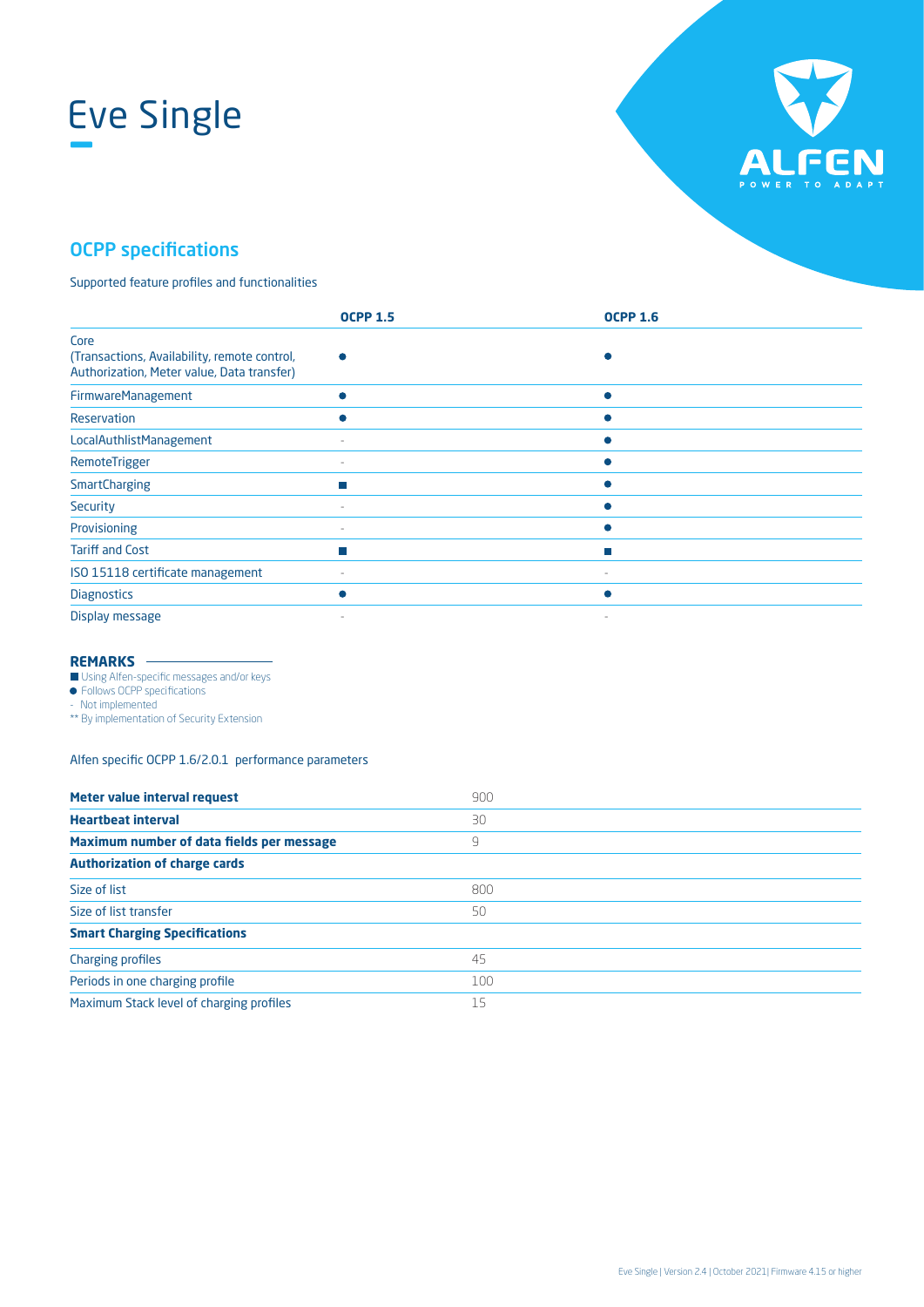

#### Accessories

| <b>General accessories for Eve Single</b>               |                                                         |
|---------------------------------------------------------|---------------------------------------------------------|
| <b>Mounting pole</b>                                    | Art. 803873036-ICU                                      |
| Dimensions ( $H \times W \times D$ )                    | Pole: 1,180 x 60 x 120 mm (baseplate: 300 x 200 mm)     |
|                                                         | Backplate: 335 x 196 x 3 mm                             |
| <b>Material</b>                                         | Stainless steel AISI 304, fine-structure powder coating |
| Colour                                                  | RAL 7043 (Traffic Grey B)                               |
| Packaging $(H \times W \times D)$                       | $1,200 \times 340 \times 220$ mm                        |
| Weight                                                  | 11.4 kg                                                 |
| <b>Mounting pole 2x Eve Single</b>                      | Art. 803873037-ICU                                      |
| Dimensions ( $H \times W \times D$ )                    | Pole: 1,180 x 60 x 120 mm (baseplate: 300 x 200 mm)     |
|                                                         | Backplate: 335 x 196 x 3 mm                             |
| <b>Material</b>                                         | Stainless steel AISI 304, fine-structure powder coating |
| Colour                                                  | RAL 7043 (Traffic Grey B)                               |
| Packaging $(H \times W \times D)$                       | $1,200 \times 340 \times 220$ mm                        |
| Weight                                                  | 11.4 kg                                                 |
| <b>Concrete base</b>                                    | Art. 833829300-ICU                                      |
| Dimensions ( $H \times W \times D$ )                    | 570 x 350 x 220 mm                                      |
| Weight                                                  | 42 kg                                                   |
| <b>Metal base</b>                                       | Art. 803828601-ICU                                      |
| Dimensions ( $H \times W \times D$ )                    | $598 \times 204 \times 300$ mm                          |
| Weight                                                  | 8.2 kg                                                  |
| Packaging $(H \times W \times D)$                       | $50 \times 295 \times 620$ mm                           |
| Type 2 charging cable, 5m, 1 phase, up to 32A (7.4kW)   | Art. 203100306-ICU                                      |
| Type 2 charging cable, 7.5m, 1 phase, up to 32A (7.4kW) | Art. 203100303-ICU                                      |
| Type 2 charging cable, 5m, 3 phase, up to 32A (22kW)    | Art. 203100304-ICU                                      |
| Type 2 charging cable, 7.5m, 3 phase, up to 32A (22kW)  | Art. 203100305-ICU                                      |
| <b>Wall bracket for plug T1</b>                         | Art. 803857251-ICU                                      |
| <b>Wall bracket for plug T2</b>                         | Art. 803857252-ICU                                      |
| <b>Additional RFID card</b>                             | Art. 203120010-ICU                                      |